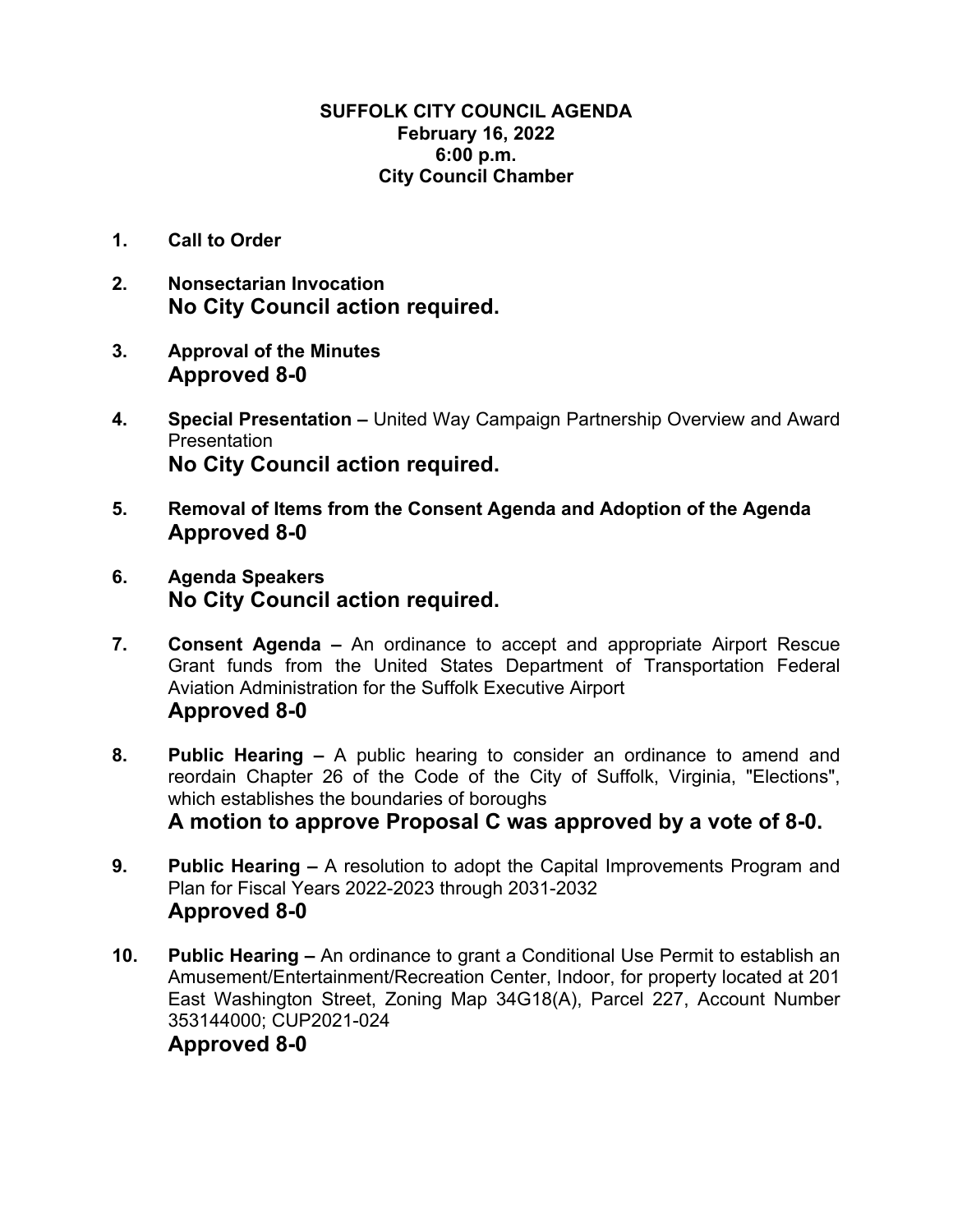- **11. Public Hearing** An ordinance to grant a Conditional Use Permit to establish a Place of Worship, (small, under 6,000 square feet in main sanctuary), on property located at 600 West Washington Street, Zoning Map 34G16(3)A, Parcel 4; Account Numbers 350639000; CUP2021-025 **Approved 8-0**
- **12. Public Hearing** Consideration of an appeal of the decision of the Historic Landmarks Commission in regard to request for Certificate of Appropriateness HLC2021-00041, for property located at 110 West Finney Avenue, Zoning Map 34G 11, Block A, Parcel B

**A motion to reverse the decision of the Historic Landmarks Commission was approved by a vote of 8-0.** 

**13. Public Hearing –** An ordinance authorizing the lease of Tract Number 3082 for the purpose of farming on certain property owned by the City of Suffolk located at Lone Star Lakes

**Approved 6-0-2 (Vice Mayor Bennett and Council Member Butler Barlow abstained.)** 

- **14. Ordinances No City Council action required.**
- **15. Resolutions No City Council action required.**
- **16. Staff Report** City Assessor's Annual Report to City Council **No City Council action required.**
- **17. Motion** A motion to schedule a City Council Work Session, for Wednesday, March 2, 2022, at 4:00 p.m., unless cancelled **Approved 8-0**
- **18. Non-Agenda Speakers No City Council action required.**
- **19. New Business**

**A motion to nominate and appoint the following individuals to the respective boards and commissions – Economic Development Authority of City of Suffolk (Whaleyville Borough – effective March 1, 2022) - Andrea Anthony Harper; The Planning Council - Shameka Council; Tidewater Emergency Medical Services Council Board of Directors – Acting Battalion Chief Keith Johnson was approved by 8-0.**